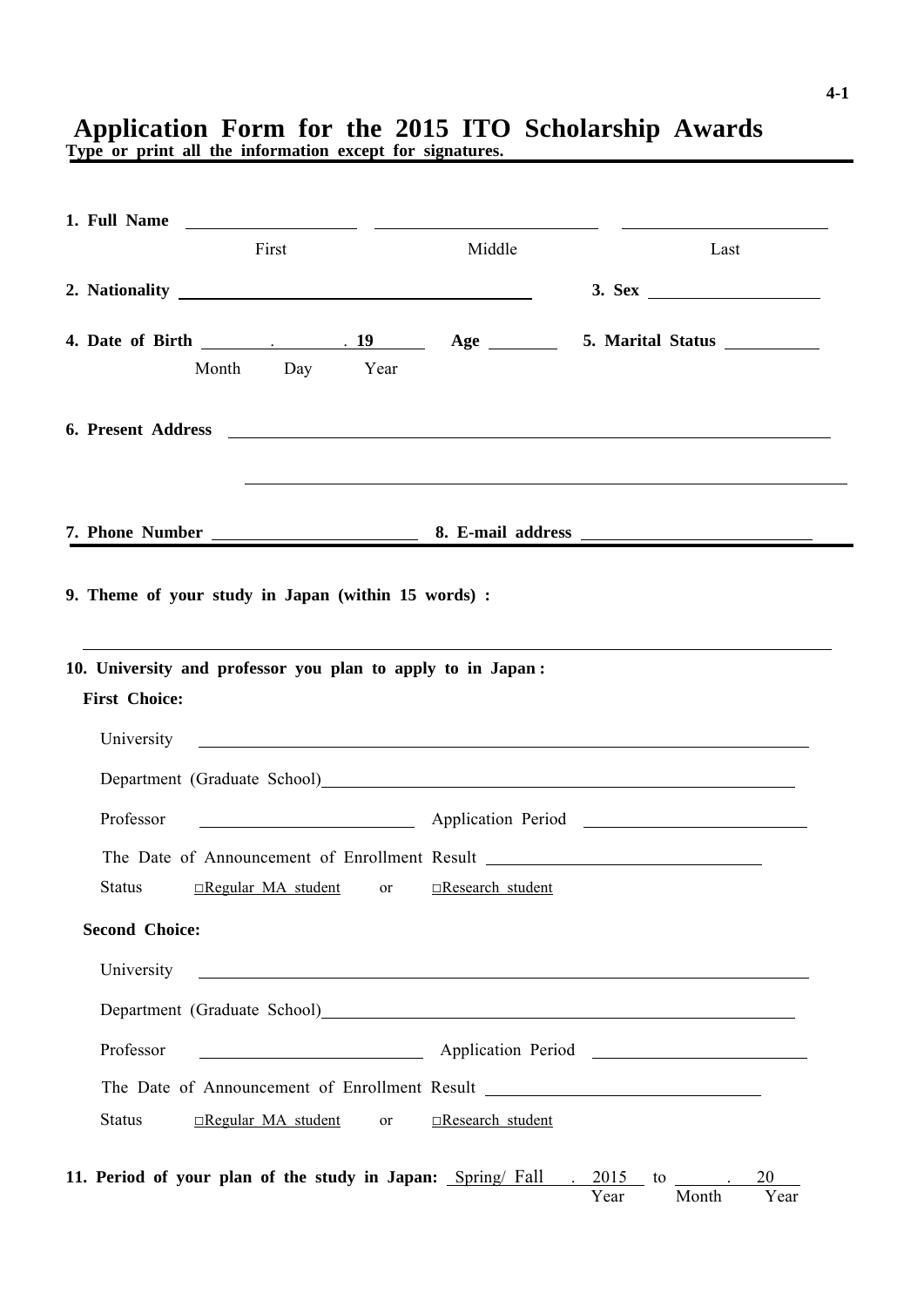## **12. A person to whom we could contact in case of emergency:**

| Name    | First        | Middle                                                                                                               | Last |  |
|---------|--------------|----------------------------------------------------------------------------------------------------------------------|------|--|
|         |              |                                                                                                                      |      |  |
| Address |              | <u> 1989 - Andrea State Barbara, amerikan personal di sebagai personal di sebagai personal di sebagai personal d</u> |      |  |
|         |              |                                                                                                                      |      |  |
|         | Phone Number |                                                                                                                      |      |  |

## **13. Give the following information on your family:**

| <b>Full Name</b> | Relationship | Age | Occupation | $\large\bf Address$ |
|------------------|--------------|-----|------------|---------------------|
|                  |              |     |            |                     |
|                  |              |     |            |                     |
|                  |              |     |            |                     |
|                  |              |     |            |                     |
|                  |              |     |            |                     |
|                  |              |     |            |                     |
|                  |              |     |            |                     |
|                  |              |     |            |                     |
|                  |              |     |            |                     |
|                  |              |     |            |                     |
|                  |              |     |            |                     |
|                  |              |     |            |                     |
|                  |              |     |            |                     |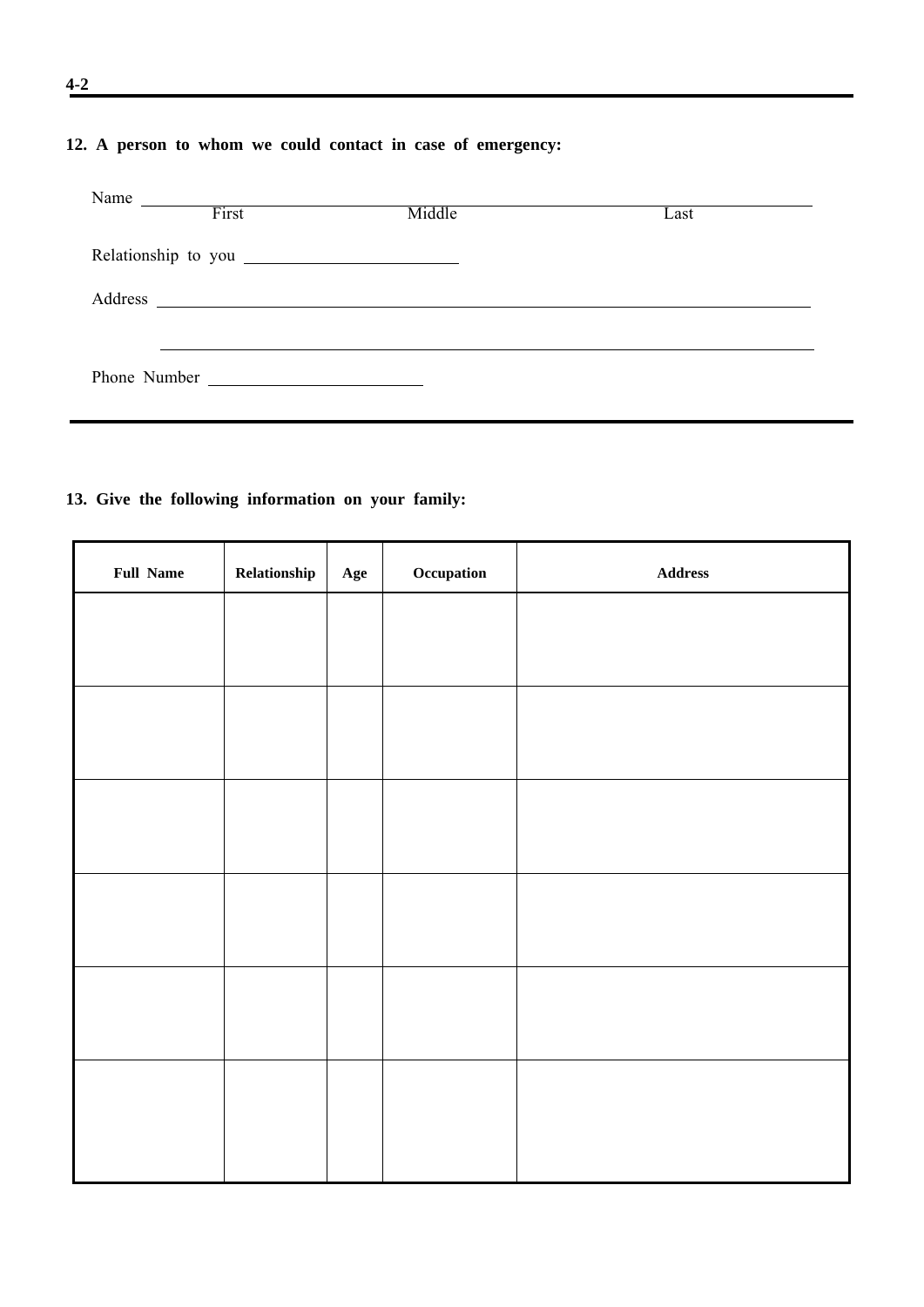## **14. Educational and occupational experiences:**

 (List, in chronological order, all the schools you attended and all the companies you worked for after you had entered a senior high school.)

| Name of School or Company | Major or Position | $\bf Location$ | Period of Attendance or Employment |
|---------------------------|-------------------|----------------|------------------------------------|
|                           |                   |                |                                    |
|                           |                   |                |                                    |
|                           |                   |                |                                    |
|                           |                   |                |                                    |
|                           |                   |                |                                    |
|                           |                   |                |                                    |
|                           |                   |                |                                    |
|                           |                   |                |                                    |
|                           |                   |                |                                    |
|                           |                   |                |                                    |
|                           |                   |                |                                    |
|                           |                   |                |                                    |
|                           |                   |                |                                    |
|                           |                   |                |                                    |
|                           |                   |                |                                    |
|                           |                   |                |                                    |
|                           |                   |                |                                    |

**15. List the scholarship you are applying for (Include the ones you plan to do so) :**